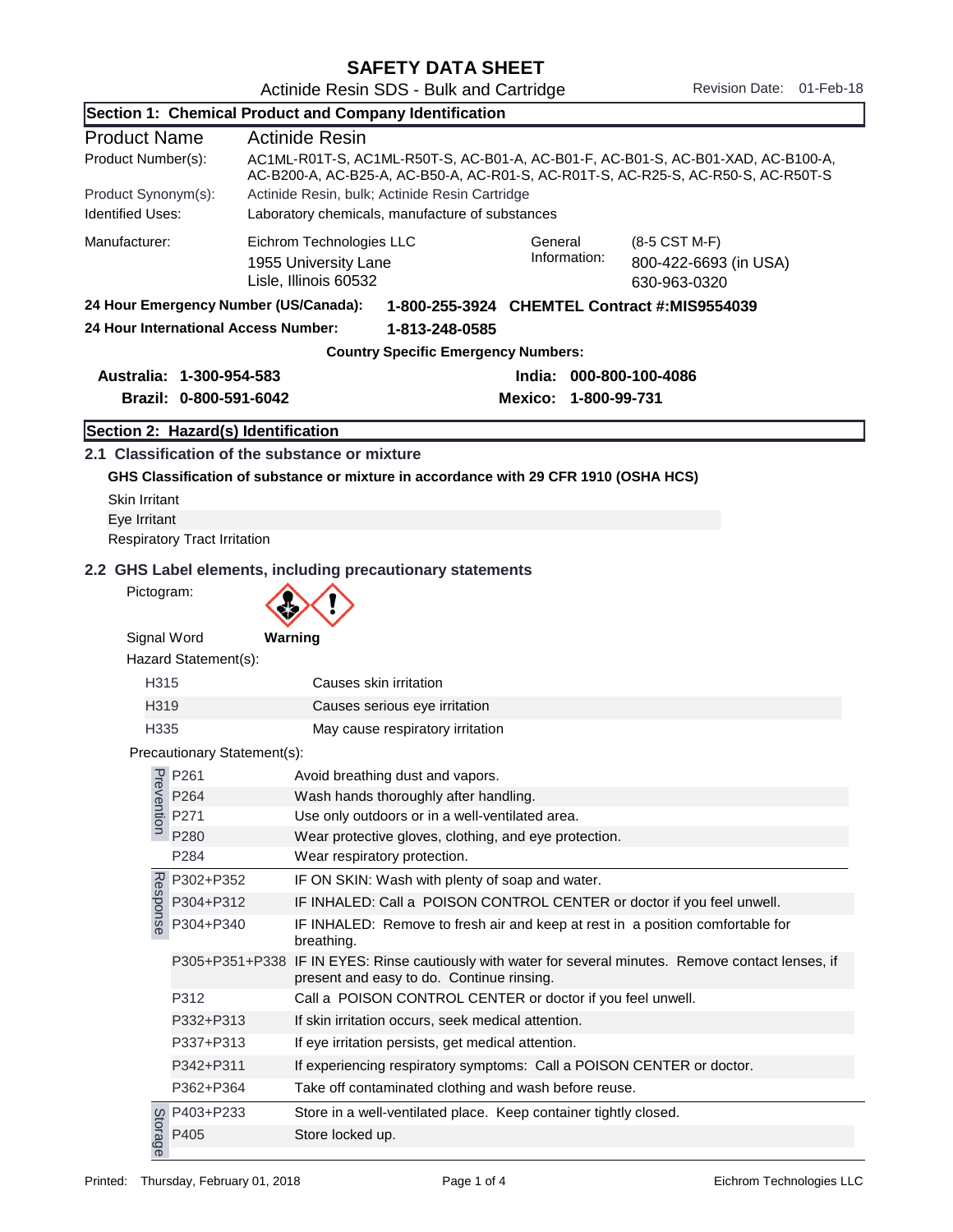P<sub>501</sub> Dispose of contents/container in accordance with federal, state, and local regulations.

| P501<br>Disposal                                                   | Dispose of contents/container in accordance with federal, state, and local regulations.                                                                                                    |                                                                                     |  |
|--------------------------------------------------------------------|--------------------------------------------------------------------------------------------------------------------------------------------------------------------------------------------|-------------------------------------------------------------------------------------|--|
| 2.3 Hazards Not Otherwise Classified (HNOC) or not covered by GHS: |                                                                                                                                                                                            |                                                                                     |  |
| Section 3: Composition / Information on Ingredients                |                                                                                                                                                                                            |                                                                                     |  |
| Component                                                          | CAS_Number                                                                                                                                                                                 | Percentage Range                                                                    |  |
| Nonionic Acrylic Ester Polymer                                     | <b>Trade Secret</b>                                                                                                                                                                        | 60%                                                                                 |  |
| DIPEX® Extractant                                                  | 180572-58-1                                                                                                                                                                                | 40%                                                                                 |  |
| Section 4: First-aid Measures                                      |                                                                                                                                                                                            |                                                                                     |  |
| <b>General Advice</b>                                              | as if it were toxic when evaluating first aid requirements.                                                                                                                                | The hazardous properties of this material have not been established. Treat material |  |
| Ingestion                                                          |                                                                                                                                                                                            | IF SWALLOWED: Call a POISON CONTROL CENTER or doctor if you feel unwell.            |  |
| <b>Skin Contact</b>                                                | Wash immediately with soap and copious amounts of water. Remove and wash<br>contaminated clothing promptly. If irritation develops, seek medical attention.                                |                                                                                     |  |
| Eye Contact                                                        | Irrigate immediately with water for 15 minutes. Mechanical irritation is possible;<br>seek medical attention.                                                                              |                                                                                     |  |
| Inhalation                                                         | Remove to fresh air. If breathing is labored, administer oxygen. If not breathing,<br>give artificial respiration. Seek medical attention.                                                 |                                                                                     |  |
| Section 5: Firefighting Measures                                   |                                                                                                                                                                                            |                                                                                     |  |
| <b>Extinguishing Media</b>                                         | Foam, CO2, Dry Chemical                                                                                                                                                                    |                                                                                     |  |
| Fire and Explosion Hazards                                         | Highly toxic and irritating fumes may be released and extinguishing water runoff may<br>be toxic.                                                                                          |                                                                                     |  |
|                                                                    | Polymer does not support flame.                                                                                                                                                            |                                                                                     |  |
| Protective Equipment                                               | Wear positive pressure self-contained breathing apparatus and full personal<br>protective equipment.                                                                                       |                                                                                     |  |
| Section 6: Accidental Release Measures                             |                                                                                                                                                                                            |                                                                                     |  |
| Personal precautions                                               | Surface may be slippery.                                                                                                                                                                   |                                                                                     |  |
|                                                                    | Use proper personal protect equipment (specified in section 8)                                                                                                                             |                                                                                     |  |
| and clean-up                                                       | Methods and materials for containment Ventilate area and wash spill site after material pickup is complete.                                                                                |                                                                                     |  |
|                                                                    | Sweep up material and transfer to a suitable container for disposal.                                                                                                                       |                                                                                     |  |
| Reference to other sections                                        | For disposal see section 13.                                                                                                                                                               |                                                                                     |  |
| Section 7: Handling and Storage                                    |                                                                                                                                                                                            |                                                                                     |  |
| Conditions for safe handling                                       | Use mechanical exhaust if dust is formed.                                                                                                                                                  |                                                                                     |  |
| Conditions for safe storage                                        | Normal warehouse storage in cool, dry area is satisfactory.                                                                                                                                |                                                                                     |  |
| Specific End Use(s)                                                | Apart from the uses mentioned in section 1 no other specific uses are stipulated.                                                                                                          |                                                                                     |  |
| Section 8: Exposure Controls / Personal Protection                 |                                                                                                                                                                                            |                                                                                     |  |
| <b>Control Parameters</b>                                          | Contains no substances with occupational exposure limit values.                                                                                                                            |                                                                                     |  |
| <b>Exposure Controls</b>                                           | Mechanical exhaust is required.                                                                                                                                                            |                                                                                     |  |
| Eye protection                                                     | Wear safety glasses.                                                                                                                                                                       |                                                                                     |  |
| Body protection                                                    | Wear protective gloves and clothing.                                                                                                                                                       |                                                                                     |  |
| Respiratory protection                                             | Use NIOSH/MSHA approved respirator when handling material outside of<br>mechanical exhaust. An air-purifying respirator with an organic vapor cartridge or<br>canister may be permissible. |                                                                                     |  |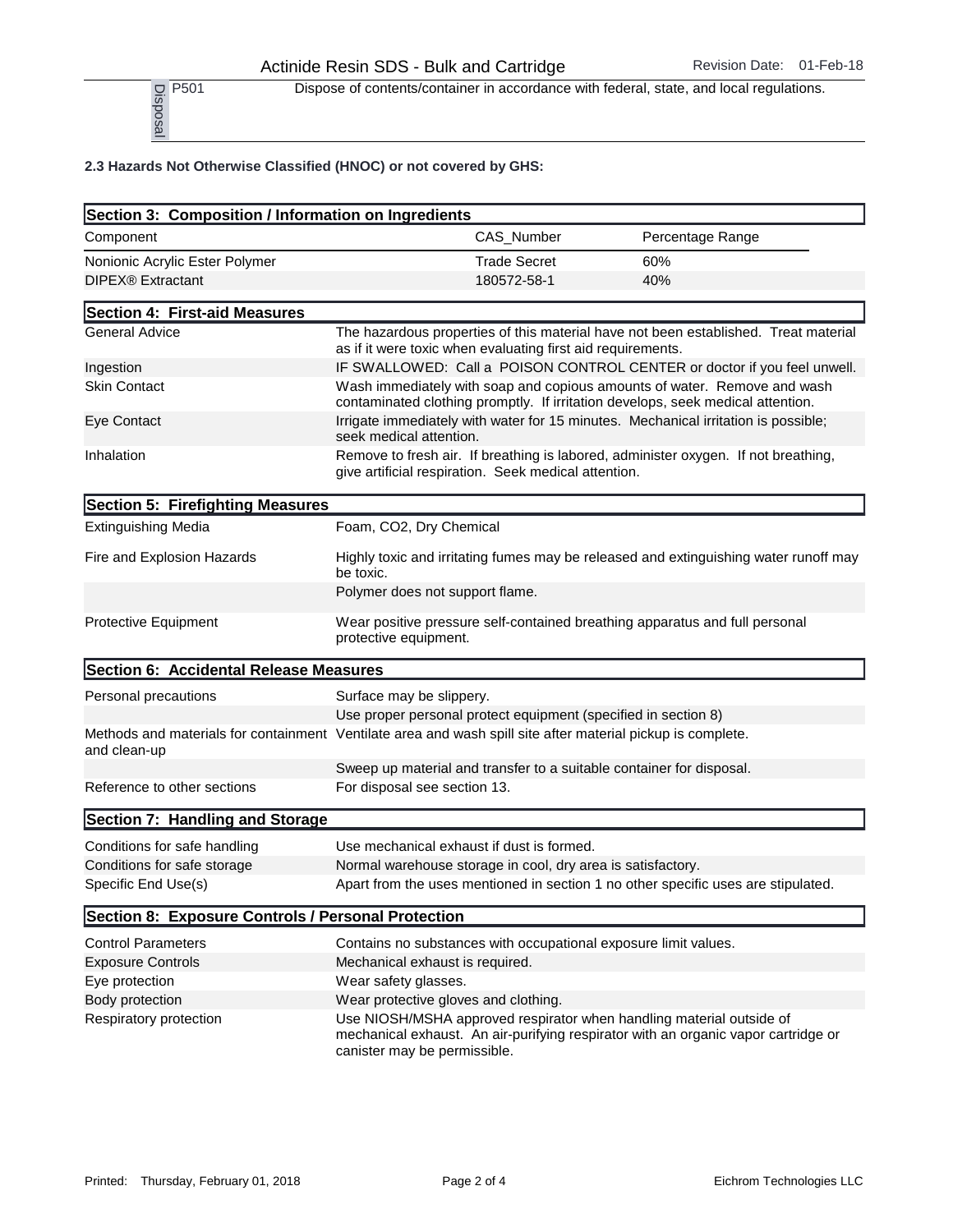## Actinide Resin SDS - Bulk and Cartridge Revision Date: 01-Feb-18

| Section 9: Physical Properties                        |                                      |                                                                                                                                                                                      |                                           |                 |  |
|-------------------------------------------------------|--------------------------------------|--------------------------------------------------------------------------------------------------------------------------------------------------------------------------------------|-------------------------------------------|-----------------|--|
| Information on basic physical and chemical properties |                                      |                                                                                                                                                                                      |                                           |                 |  |
| Appearance:                                           | Powder<br>Off-white, spherical beads |                                                                                                                                                                                      | <b>Explosion Limits</b><br>(Upper/Lower): | Not Established |  |
| Odor:<br>low to none                                  |                                      |                                                                                                                                                                                      | Flash Point:                              | Not Established |  |
| Odor Threshold:<br>Not Established                    |                                      |                                                                                                                                                                                      | Flammability:                             | Not Established |  |
| pH:<br>Not Relevant                                   |                                      |                                                                                                                                                                                      | Autolgnition Temperature:                 | Not Established |  |
| <b>Melting Point:</b>                                 | Not Established                      |                                                                                                                                                                                      | Decomposition                             | Not Established |  |
| <b>Boiling Point:</b>                                 | Not Established                      |                                                                                                                                                                                      | Temperature                               |                 |  |
| <b>Relative Density:</b>                              | 0.35 g/mL at 25°C                    |                                                                                                                                                                                      | VaporPressure:                            | Not Applicable  |  |
| Solubility:                                           | Insoluble in water                   |                                                                                                                                                                                      | VaporDensity:                             | Not Established |  |
| Partition Coefficient:<br>Not Established             |                                      |                                                                                                                                                                                      | <b>Evaporation Rate:</b>                  | Not Established |  |
| Not Applicable<br>Viscosity:                          |                                      |                                                                                                                                                                                      |                                           |                 |  |
| Section 10: Stability and Reactivity                  |                                      |                                                                                                                                                                                      |                                           |                 |  |
| Reactivity                                            |                                      | No hazardous reactions if stored and handled as indicated.                                                                                                                           |                                           |                 |  |
| <b>Chemical Stability</b>                             |                                      | Stable under normal handling and storage conditions.                                                                                                                                 |                                           |                 |  |
| <b>Conditions to Avoid</b>                            |                                      | No relevant information available.                                                                                                                                                   |                                           |                 |  |
| <b>Materials to Avoid</b>                             |                                      | Contact with strong oxidizers will degrade material.                                                                                                                                 |                                           |                 |  |
| Hazardous decomposition Products                      |                                      | Possible combustion products include phosphorous oxides, phosphoric acid, carbon<br>dioxide, and carbon monoxide; additional unidentified organic compounds may also<br>be produced. |                                           |                 |  |
| Section 11: Toxicology Information                    |                                      |                                                                                                                                                                                      |                                           |                 |  |

|                                   | The product has not been tested. The statements on toxicology have been derived<br>from the properties of the individual components. |
|-----------------------------------|--------------------------------------------------------------------------------------------------------------------------------------|
| <b>Acute Toxicity</b>             |                                                                                                                                      |
| Oral Effects                      | Polymer, Oral LD50 > 5,000 mg/kg (rat)                                                                                               |
|                                   | Extractant, Oral LD50 has not been determined.                                                                                       |
| <b>Inhalation Effects</b>         | No data available.                                                                                                                   |
| <b>Dermal Effects</b>             | Polymer, Dermal LD50 > 5,000 mg/kg (rabbit)                                                                                          |
|                                   | Extractant, Dermal LD50 has not been determined.                                                                                     |
|                                   |                                                                                                                                      |
| Skin corrosion/irritation         |                                                                                                                                      |
|                                   | No test data available. Slight irritation expected.                                                                                  |
| Serious eye damage/irritation     |                                                                                                                                      |
|                                   | No test data available. Slight irritation expected.                                                                                  |
| Respiratory or skin sensitization |                                                                                                                                      |
|                                   | No data available regarding respiratory or skin sensitization effects of this product.                                               |
| Germ Cell Mutagenicity            |                                                                                                                                      |
|                                   | No data available regarding mutagenic effects of this product.                                                                       |
| Carcinogenicity                   |                                                                                                                                      |
|                                   | No specific data available. Minimize direct exposure to material.                                                                    |
| <b>Reproductive Toxicity</b>      |                                                                                                                                      |
|                                   | No data available regarding reproductive effects of this product.                                                                    |
| Specific Target Organ Toxicity    |                                                                                                                                      |
| Single Exposure                   | No data available regarding specific target organ toxicity single exposure.                                                          |
| <b>Repeated Exposure</b>          | No data available regarding specific target organ toxicity repeated exposure.                                                        |
| <b>Aspiration Hazard</b>          |                                                                                                                                      |
|                                   | No data available regarding aspiration hazards associated with this product.                                                         |
|                                   |                                                                                                                                      |

## Section 12: Ecological Information

No data are available on the adverse effects of this material on the environment.

×.